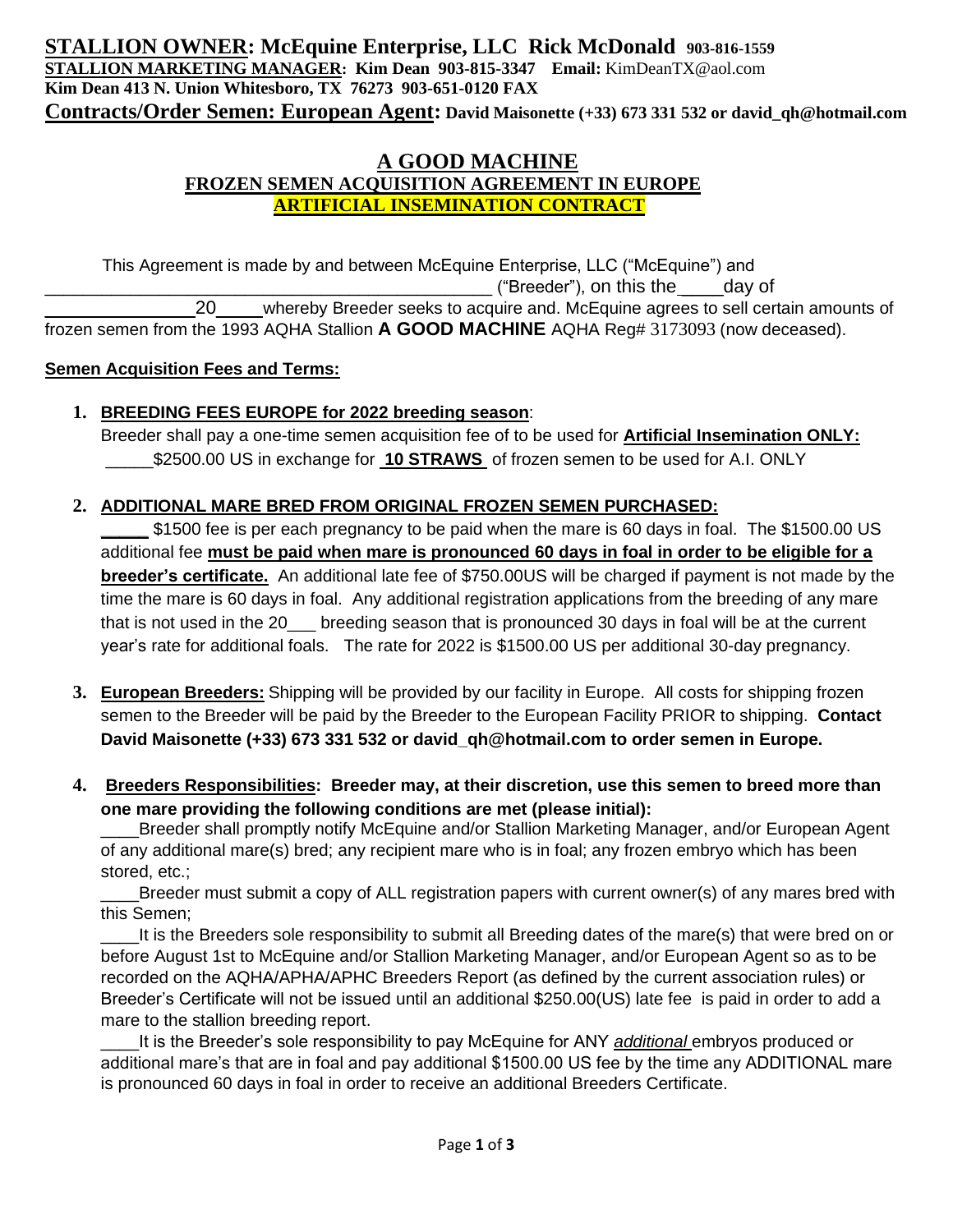- **a.** The Frozen Semen fee paid with this contract entitles the Breeder to ONE breeders certificate provided an offspring is produced. **There are no live foal guarantees**. Breeder may obtain additional Breeders Certificates for mares bred to A GOOD MACHINE provided the breeder pays an additional fee of \$1,500.00 per additional breeders' certificates subject to all conditions outlined in this contract as applicable to that year/season.
- **b. Frozen semen being sold to Breeder pursuant to this agreement may not be resold, gifted, or assigned to any other person or entity without the express written consent of the McEquine or Stallion Marketing Manager.**.
- **5. McEquine, Stallion Marketing Manager, European Agent and the Frozen Semen Storage Facility bear no responsibility for the semen after it is shipped, picked up or is taken from the semen storage facility.** This includes but is not limited to late deliveries by Federal Express and/or other delivery services; Airlines and/or Courier Services, etc. Breeder may choose to pay extra fees for insuring reimbursement for late and/or non-deliveries of semen.
- **6. Semen Handling**. Breeder agrees to assume responsibility for all facets of transportation and breeding with frozen semen including semen shipment fees, permit fees (if any), semen storage fees, etc. The Storage Facility in Europe agrees to ship the frozen semen as described above. If a mare does not settle for any reason, Breeder will hold McEquine, Storage Facility, the Stallion Marketing Manager and/or European Agent blameless.
- **7. Disclaimer** McEquine(and its agents) represent the frozen stored at its facility is commercial grade. Additionally, McEquine makes no representations or warranties, expressed or implied, regarding the semen after the semen leaves the storage facility including without limitation, representations, or warranties that the semen will safely reach the insemination point without losing its integrity, quality, or other characteristics. McEquine (and its agents) shall not be responsible for delays, lost or mishandled deliveries.

### **8. Live Foal Guarantee**. There is NO Live Foal Guarantee. There are **NO** Rebreeds.

.

- **9. Breeding and Risks**. Breeder shall have sole risk and discretion in determining the method of breeding of their mare. Should the mare not settle, Breeder releases and holds harmless McEquine from any and all resulting losses or damages. Breeder fully understands, authorizes, and assumes the inherent risks and dangers in keeping, breeding, and transporting frozen semen and acknowledges that mortality and other insurance is solely the Breeders responsibility.
- **10. Binding Contract:** When the Breeder/Breeders agent signs, pays for the breeding and returns this contract to the Stallion Marketing Manager or European agent, and the Stallion Marketing Manager/European agent signs this contract, it will then become a binding contract on both parties subject to the above terms and conditions, except by *written* mutual consent of the parties thereto. If any section of this agreement is declared invalid for any reason, the invalidity of that section shall not affect the validity of any other section of this agreement, and other sections shall remain in full force and effect. This contract may be executed in any number of counterparts which, taken together, shall be considered as a single contract, and may be transmitted via text, email, or facsimile, with signatures binding the party so signing.
- **11. Miscellaneous**: It is further agreed that this Agreement constitutes the full agreement between both parties. The Agreement cannot be amended except by a writing signed by all parties. The parties acknowledge that this agreement is made and performed within the County of Denton, State of Texas. Both parties agree should any dispute or claims arise regarding this contract, the venue will be in the State Court located in Denton County, Texas and shall be construed and enforced under the laws of